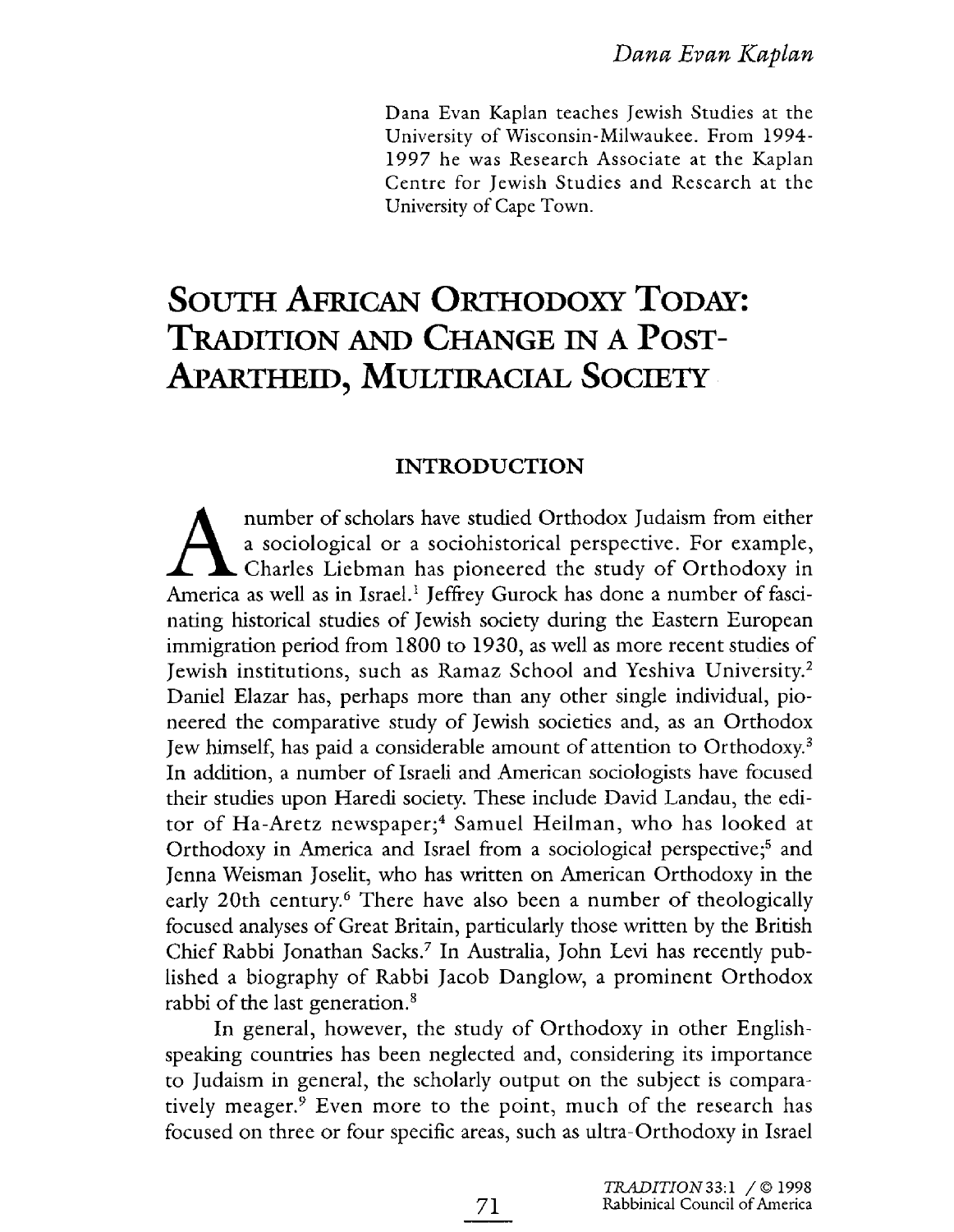today or the biographies of leading rabbis. There continues to be a need for additional research on Orthodox Jewish societies, particularly from a comparative perspective across cultures. This article attempts to address this need by providing an overview of Orthodox Judaism in South Mrica, focusing in particular on the renaissance of religious activity that it is currently experiencing.

The emphasis of the article is on the post-Apartheid period, which began in 1990 when then-president Frederik W. De Klerk gave his famous speech unbanning the African National Congress (ANC) and announcing that Nelson Mandela, head of the ANC, would be released from prison. Mandela was subsequently elected president of South Africa in the first general election, held in April 1994. The article traces the conditions that positioned the South Mrican Orthodox community for the current renaissance of activity. It also addresses the origins of the dichotomy that exists between the highly centralized structure of the Chief Rabbi and *bet din*, and the grass-roots movements that include *shtibls* and *ba'al teshuva* groups.<sup>10</sup>

#### THE ORTHODOX COMMUNITY TODAY: OVERVIEW

The South Mrican Jewish community has been relatively unaffected by immigration since the early years of the 20th century. Unlike Melbourne, Australia, for example, where the Orthodox community was invigorated by the arrival of many Orthodox Holocaust survivors after World War II, in South Africa comparatively very few arrived at that time. Thus, today the community is much more South Mrican born than the Australian Jewish community is Australian born.

The Orthodox community in South Africa, unlike the United States, constitutes the vast majority of the Jewish population of the country. In the most recent comprehensive socio-demographic survey, conducted in 1991, Professor Allie Dubb found that 78-80 percent described their religious orientation as Orthodox. In Johannesburg, 90.1 percent of all those affiliated with a synagogue were affiliated with an Orthodox one.<sup>11</sup> Chief Rabbi Cyril Harris stated that he believed 91 percent of Johannesburg's Jews were Orthodox by affiliation.12 The Orthodox affiliation rate for Pretoria was 89.1, for Cape Town 84, Port Elizabeth 75.4, and Durban 73.4. Overall, 86.8 percent of all affiliated Jews were Orthodox by affiiation, an extremely high percenrage.13

The high percentage of Orthodox affiliation, however, does not show just how active the Orthodox community is, and how much more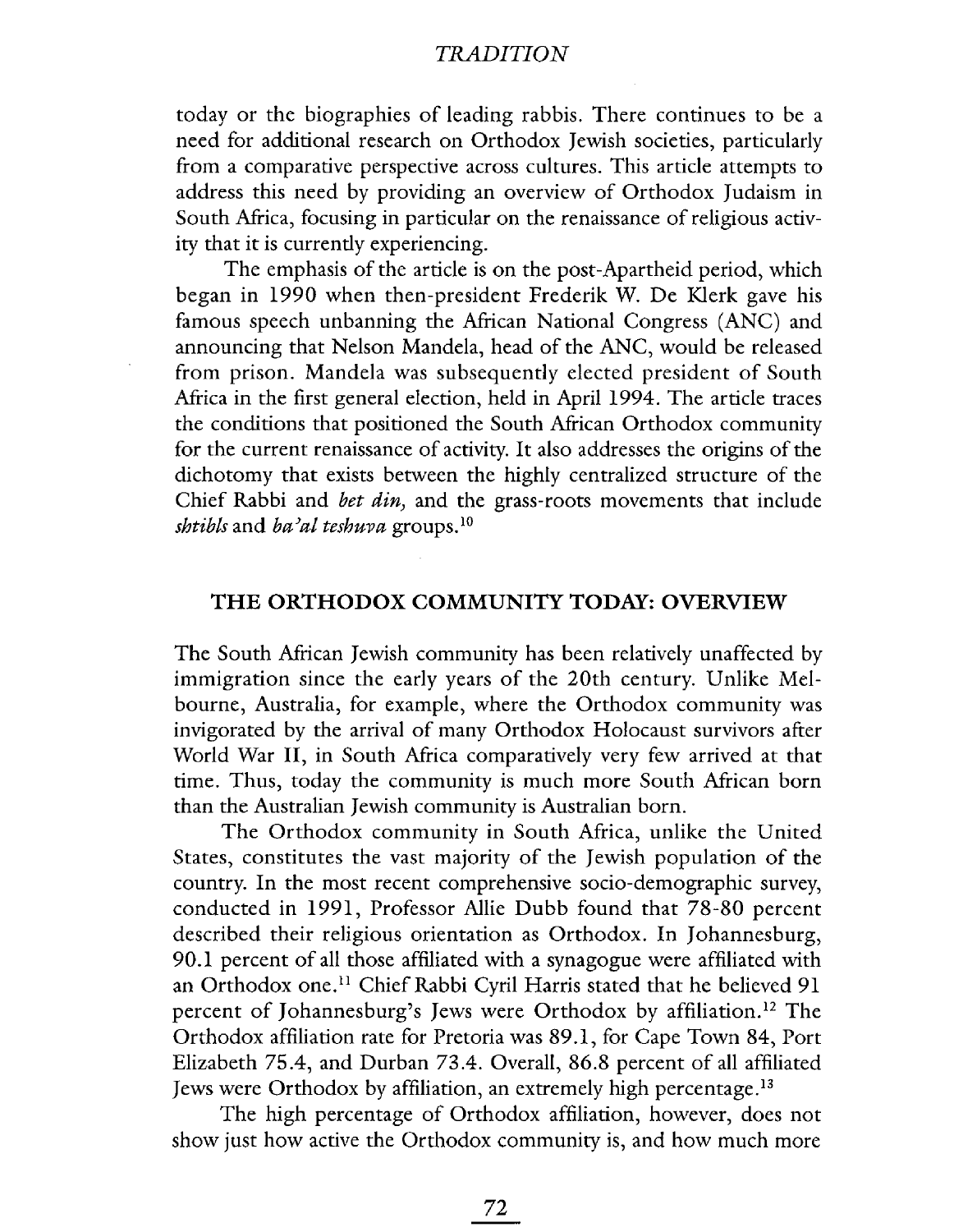so it is today than it was twenty years ago. In a 1974 sociological study by Dubb, 50 percent of all respondents stated that they had attended 7.6 or more synagogue services in the previous year, and 50 percent stated that they had attended less than 7.6 services during the past year. In 1991 the median frequency was 7.8, only a very slight increase.<sup>14</sup> Dubb states, however, "This apparent stability is, however, misleading: by 1991 . . . the proportion of very frequent attendance had increased significantly.<sup>"15</sup> For example, the percentage of those who attended services during the week had increased from 2.5 percent to 8.4 percent, and those who attended at least one Shabbat service per week had increased from 14 percent to 21.7 percent.<sup>16</sup> This trend toward greater involvement is very pronounced among the young. Dubb's two younger age groups, ages 18 to 29 and 30 to 44, attended synagogue about twice as frequently as their 1974 counterparts had. In contrast, the median attendance of the oldest age group, 65 years old plus, had dropped in 1991 to half its 1974 levels.

In Dubb's 1991 socio-demographic study 14.3 percent of those answering rated themselves as highly observant, 74.4 as moderately observant, and 11.3 as being low in observance.17 Ninety-two point four percent always have a Passover Seder,<sup>18</sup> 90.8 percent fast on Yom Kippur, and 74.3 percent always light Shabbat candles.19 These percentages are extremely high, and reflect the very traditional nature of South Afican Jews.

Nevertheless, other observances have lower percentages of participation. The study indicates that only 45.1 percent always light Hanukka candles,<sup>20</sup> 40.6 percent have separate meat and dairy utensils,<sup>21</sup> and 37.7 purchase only kosher meat.<sup>22</sup> One marker of Shabbat observance is whether people handle money on Shabbat. Seventeen point seven percent do not, which is a few percentage points above the 14.3 percent who had rated themselves as highly observant. A measure of even greater concern with a halakhic lifestyle is fasting on the minor fast days: 8.3 percent report that they observe these fasts.

## OBSERVANCE LINKED TO GEOGRAPHY

The trend toward greater observance is also highly geographically centered. Seymour Kopelowitz, national Director of the South African Jewish Board of Deputies, and Chief Rabbi Cyril Harris have substantiated that there are 80,000 Jews plus Israelis, currently living in South Africa. Their estimate is based on the number of Jewish students in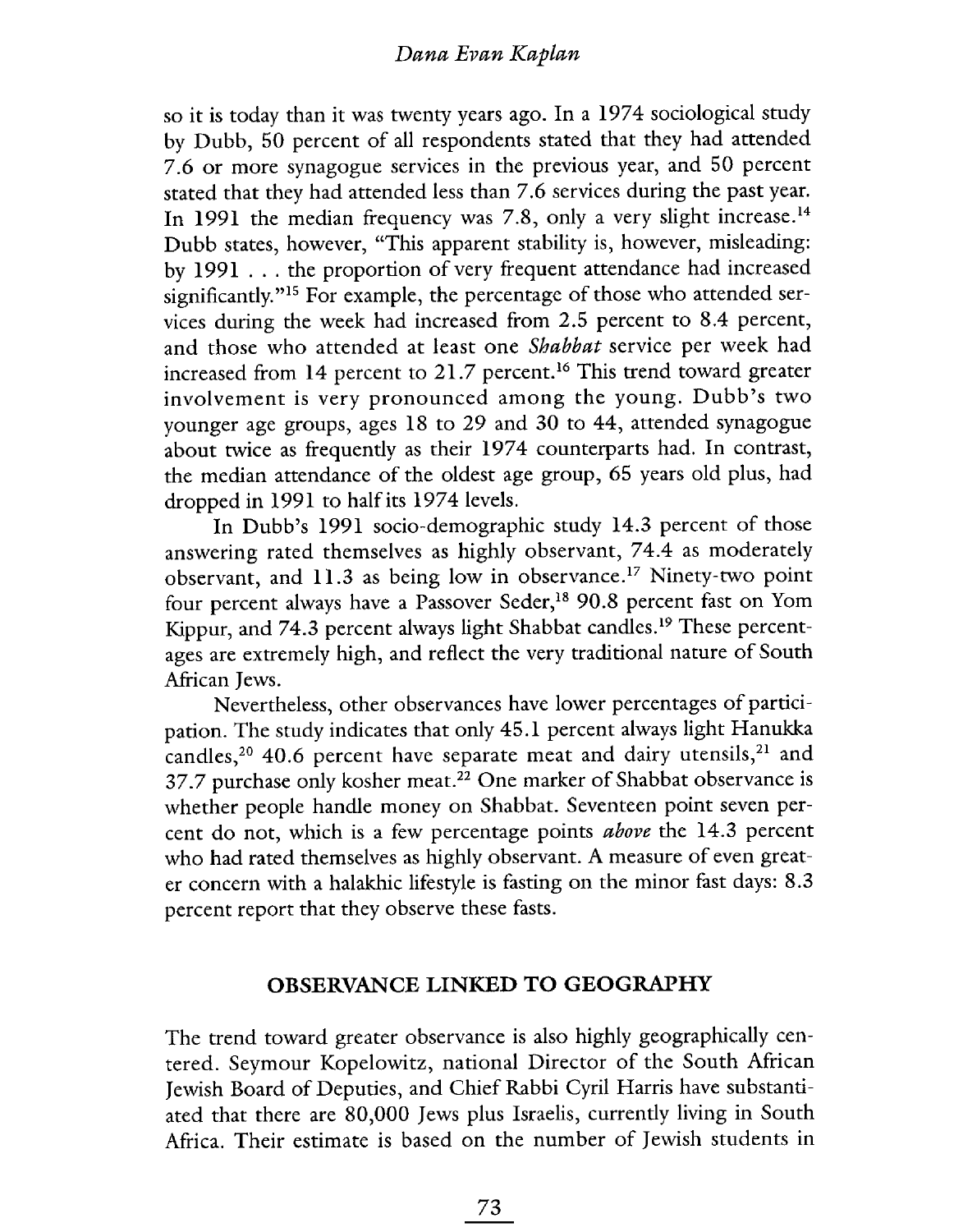Jewish as well as public schools, marriage statistics, and various other documents.23 Johannesburg, the economic center of the country and the city with the largest Jewish population, with as many as 55,000 Jews,24 has seen a dramatic rise in synagogue attendance. In contrast to this, the other Jewish communities, particularly Cape Town, have seen a general decline.25 This probably reflects the fact that most young Jews live in or move to Johannesburg, which tends to be the city of choice for those most interested in Jewish study and observance.

All of this is in spite of the fact that Johannesburg is an extremely dangerous place to live; according to one recent report, it has now overtaken Moscow as the world's most violent crime capita1.26 In one month alone,27 14,410 violent crimes were committed in Johannesburg, excluding Soweto, the most crime-ridden township in the area.<sup>28</sup> This reality has made most Johannesburg Jews very frightened. As a result, Jewish religious life in Johannesburg has shifted out of the city center and to the northern suburbs. A striking symbol of the Jewish desertion of the city is the fact that the Wolmarans Street Shul, until recently Johannesburg's central synagogue, is deserted and up for sale. The Shul is located in Joubert Park, once a thriving Jewish neighborhood.

Journalist Adam Levin remarks that "Driving through central Johannesburg today, past the tin shacks on Twist Street, the countless hawkers' stalls and 'To Let' signs, it is difficult to picture the city in its prime. Yet 30 years ago Johannesburg was young, keen and gleaming with optimism."<sup>29</sup> At around that time the city's railway station had just been renovated, and the newly redone building was "as sleek and futuristic as a spacecraft. "30 South Mrican Airways' new terminal, just across the Queen Elizabeth Bridge, "heralded the country's conquest of the skies like a flying saucer come in to land. "31

Joubert Park, site of the Wolmarans Street Shul, had become one of the most densely populated square miles in the world, and was particularly attractive for young, single Jewish professionals "enjoying the freedom and convenience of their carefree urban lifestyles. "32 But today the only Jews who remain are elderly and poverty stricken. Many are religiously devout, but they fear walking on the streets of Joubert Park, even on Shabbat morning when it is light outside. Two thousand and thirty-five violent crimes were reported in Joubert Park in one month alone-over 60 a day! $33$ 

Parallel with the decline of the Wolmarans Street Shul is the fact that one of the consequences of the ongoing northward movement of Johannesburg Jews to the suburbs--which one observer calls their ongoing "northward flight"<sup>34</sup>-is that Yeoville, once the nerve center of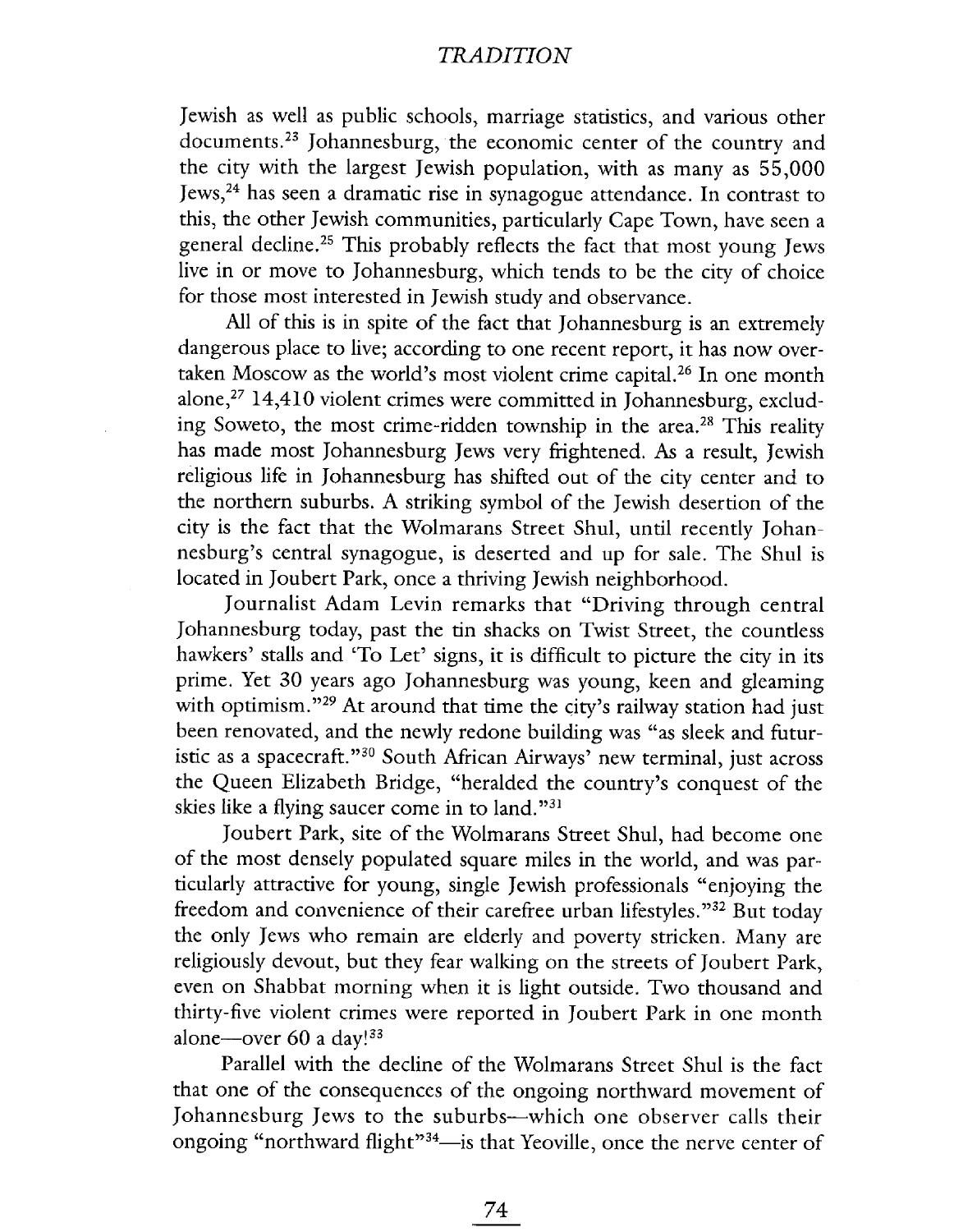Orthodox Jewish life, is now in the final stages of disintegration. In the recent past three Jewish bookstores, two Jewish bakeries, two kosher delis, and a Jewish restaurant have all either closed down or moved out. In addition, nonprofit Jewish organizations are moving out. For example, the bet din itself has already sold its building and moved. These changes are significant because Yeovile was South Africa's first truly Haredi community. Today most of its founders and their children are living outside of South Africa.<sup>35</sup>

#### ANGLO-LITHUANIAN TRADITIONALISM

Most South Mrican Jews continue to see Orthodox Judaism as representing the only legitimate expression of historical Judaism. By seeing the Jewish past as a monolithic, traditionalistic one, they therefore have a need to maintain the traditional rabbinate as the source of religious authority for the community. This allows the Orthodox rabbinate, in particular the Orthodox Chief Rabbi and the bet din, to exercise power over a wide range of issues, such as conversion, *kashrut*, and synagogue standards, which would not be considered even a remote possibility in more open Jewish societies, such as that of the United States.

Professor Jonathan Webber of Great Britain has commented that the average South Mrican Jew wants his Jewish identity to be authentic. In this case "authenticity" means adhering to a Lithuanian Orthodoxy that has been tempered by British Jewish formality. The average South African Jew chooses to emphasize certain elements from history, forgetting, however, that his ancestors, when they came from Lithuania two or three generations ago, transformed themselves extensively. In moving from the traditional society of the shtetls into the relatively open South Mrican society, they became very Anglicized. Most gave up their halakhic commitments while at the same time maintaining their institutional loyalty to Orthodoxy. Thus, their perspective on history obscures the fact that Orthodoxy as it is practiced in South Mrica is so altered that it would be unrecognizable in Lithuania, past or present.

As Webber describes it, ". . . the mode in which people construct their past says a great deal about their self image in the present and their expectations for the future. References to authenticity, for example, is one commonly used technique whereby justification for action in the present often embodies a reading of the past, a reading which of course is highly selective and obscures the fact that much of the past has been largely forgotten. "36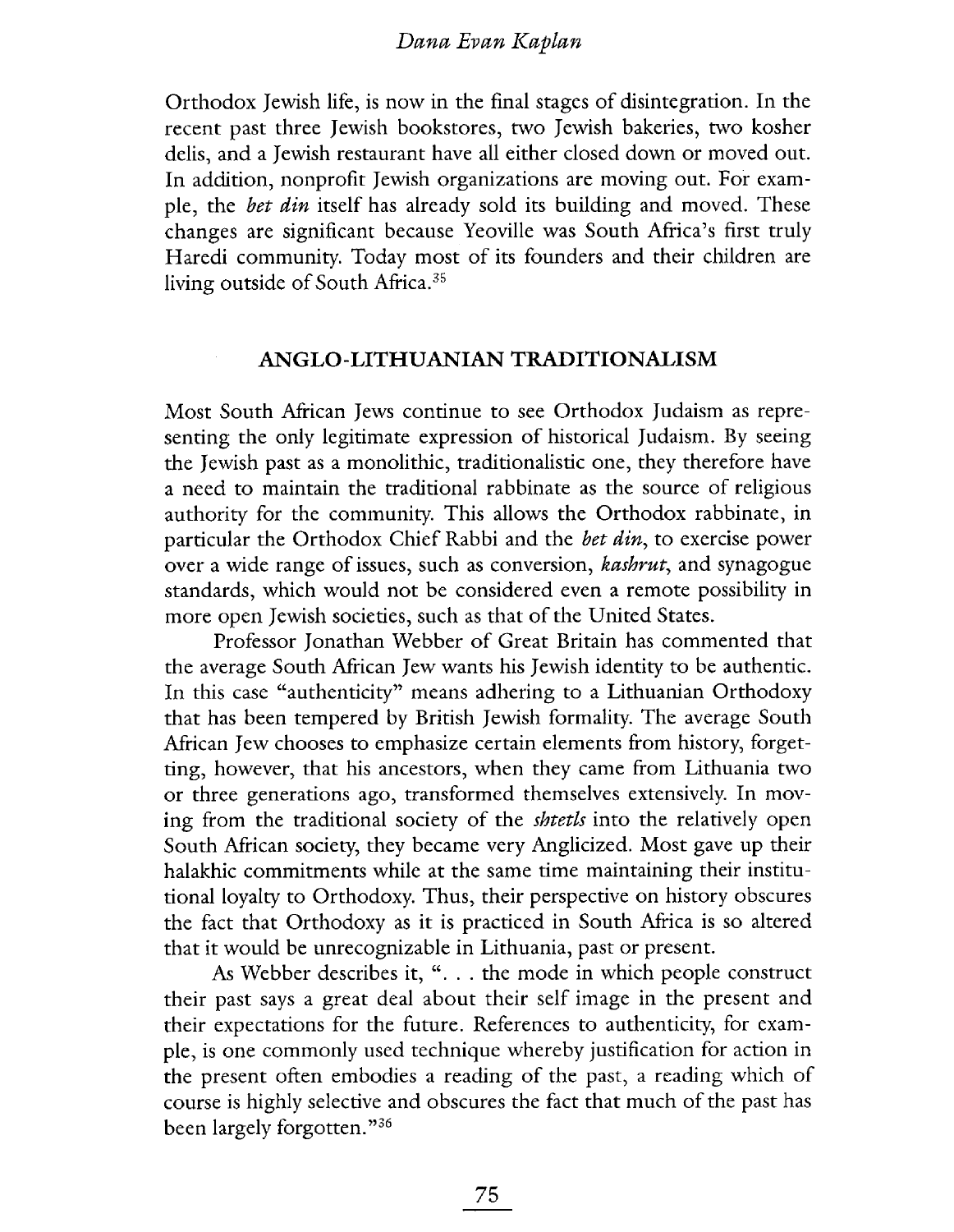For South Mrican Jews, that reading of the past is one of Jews immigrating from Lithuania, joining smaller numbers of English Jews already in the country, and together building a South African Orthodox Judaism. The South Mrican Jewish historian Gustav Saron termed the Lithuanian Jewish integration into British models as "pouring Litvak spirit into Anglo-Jewish bottles. "37 This "Litvak spirit" is still very much in evidence and provides the conceptual basis for the power of the Orthodox rabbinate.

Further, there is little debate on the need to question assumed values and/or to initiate changes. This has resulted in an atmosphere in which the Orthodox rabbinical authority is extremely secure. As Webber writes, the "... sensing of a need for change is an attribute of the collapse of traditional sources of power and authority in the Jewish world. Control of the past was a key feature of that power, indeed, the sheer weight of history was often heavy enough as to block any perception of new events altogether, or at least to render them irrelevant in the context of a longer view of the group's identity. "38 In other words, as long as traditional sources of power are extant, people do not sense the need for change. This is especially true in the South African Orthodox community today. And since the Orthodox rabbinate's reading of the past is consistent with that of most Anglo-Lithuanian Jews, they maintain their loyalty to Orthodoxy despite carrying out few Orthodox practices. This "feeling of authenticity" helps preserve the unity of the Jewish community.

Chief Rabbi Cyril Harris observes that it is commonly recognized that the majority of Lithuanian Jewish immigrants to South Mrica were traditional and Zionist, and that the standards of Orthodoxy were not high. "Those responsible for the *baalei teshuva* movements of the past two decades would certainly deny that the movements' impetus stemmed from a misreading of the past as being genuinely Orthodox; rather, the movement is considered a great innovation."<sup>39</sup> Thus, it is important not to misread the early Lithuanians as having been more Orthodox than they were. Although the traditional Orthodox and the *ba'al teshuva* movements are not incompatible, the latter is clearly an innovation.

## THE "SHTIBLlZATION" OF THE ORTHODOX COMMUNITY

The impact of the Israeli yeshiva world on South African Judaism has begun to be felt in South Mrica in a number of ways. One of the most important was what has been referred to as the "shtiblization" of the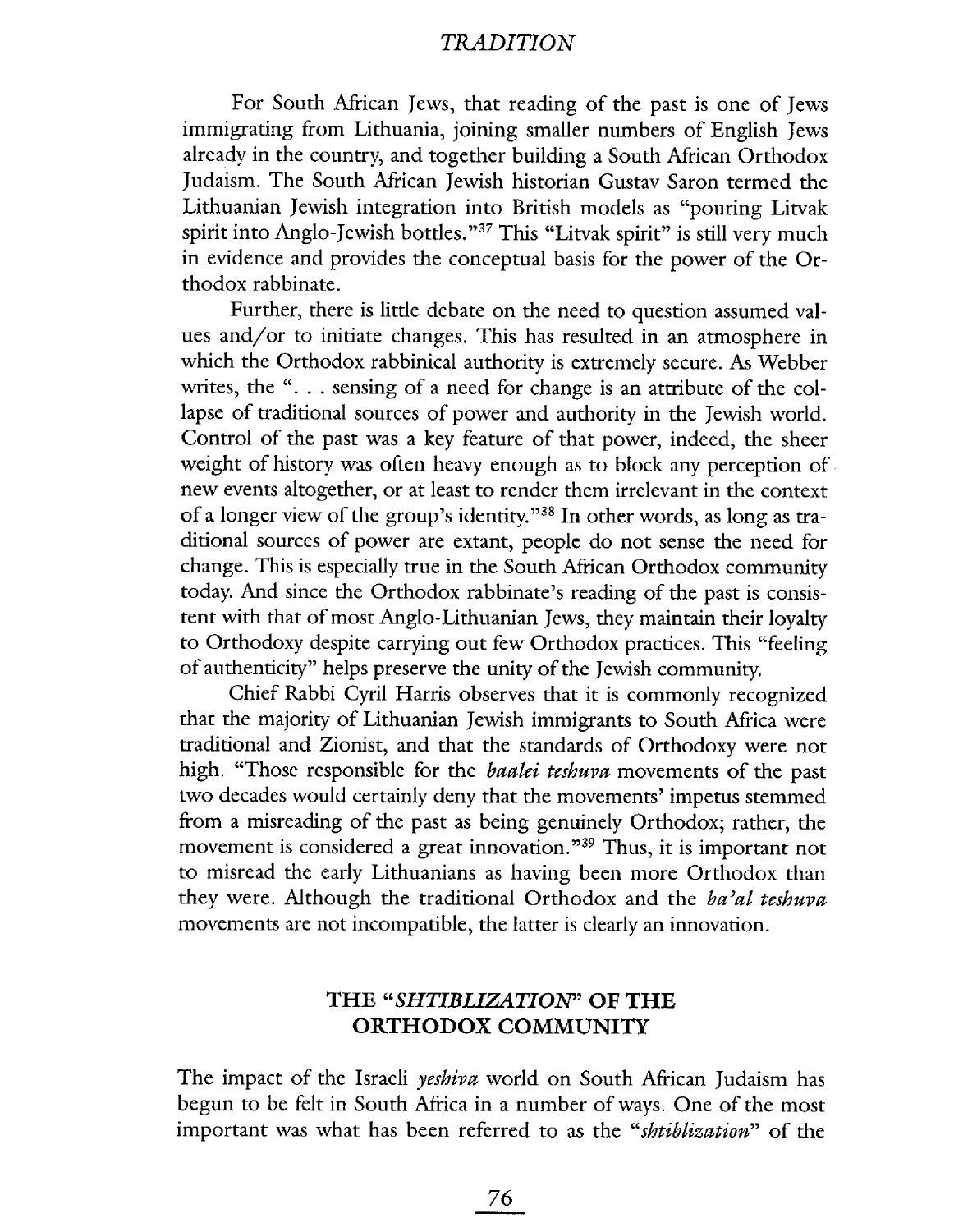Johannesburg Orthodox community in the last decade. As Rabbi Bernhard writes, "As young South African men and women began returning home after various periods of study in Yeshivas overseas, the guardians of South Mrica's Anglo-Litvak religious establishment registered alarm, and the remonstration resounded throughout "big *shuls*" all over the Republic: 'Don't turn this shul into a shtibl!' "40

Bernhard reports that today, however, South Mrican Jewish perspectives have altered dramatically. He emphasizes "How attitudes have changed! Shtibl is no longer a dirty word among acculturated Western Jewries."<sup>41</sup> He writes that most of the many young people who have had that interest kindled by one of the  $ba<sup>2</sup>al teshuva$  groups springing up all over the northern suburbs of Johannesburg. There has been tremendous growth of ba'al teshuva groups such as Ohr Samayach and Aish Hatorah, as well as other shtibl-style communities such as Kollel Yad Shaul, Keter Torah, Yeshivah Gedolah, Yeshivah MaHarShA, and the various Lubavitch shtibls.

A brief discussion of the history of  $ba<sup>2</sup>al teshuva$  groups will put this trend in context. Ohr Samayach and Aish Hatorah and similar ba'al teshuva groups began in Jerusalem in the 1970s primarily as study centers to introduce Orthodox Judaism to college-age and slightly postcollege-age students, most of them Americans. Groups for young Jewish men were established first, with women's divisions slightly later. In the case of Ohr Samayach these were called Neve Yerusalayim.

Many, if not all of these young adults were from non-Orthodox backgrounds and had been exposed to little or no Judaism of any kind. Many came to Jerusalem to explore their roots and were drawn to the study centers. In the last two decades both Ohr Samayach and Aish Hatorah have expanded their function and have opened centers around the world, particularly in areas where there is a high concentration of Jews; thus, they have strong potential for encouraging traditional Jewish study and observance. Centers have opened in such cities as Toronto, New York, Los Angeles, London, Melbourne, and Johannesburg.

The principal inspirers of the  $ba'ab$  teshuva movements in South Mrica are the Lubavitch and Ohr Samayach. In addition, the Bnei Akva youth group movement has been instrumental in attracting non-Orthodox young people to Orthodoxy. Several key rabbis who have had considerable impact on the younger generation include Rabbi Mordechai Fachler of Waverley and Rabbi Yossy Goldman of Sydenham. (Aish Hatorah is only about a year old, so it cannot be considered a significant force at this point).<sup>42</sup> In fact, the Orthodox revival has been mirrored by the impressive growth of the Bnei Akva movement. There are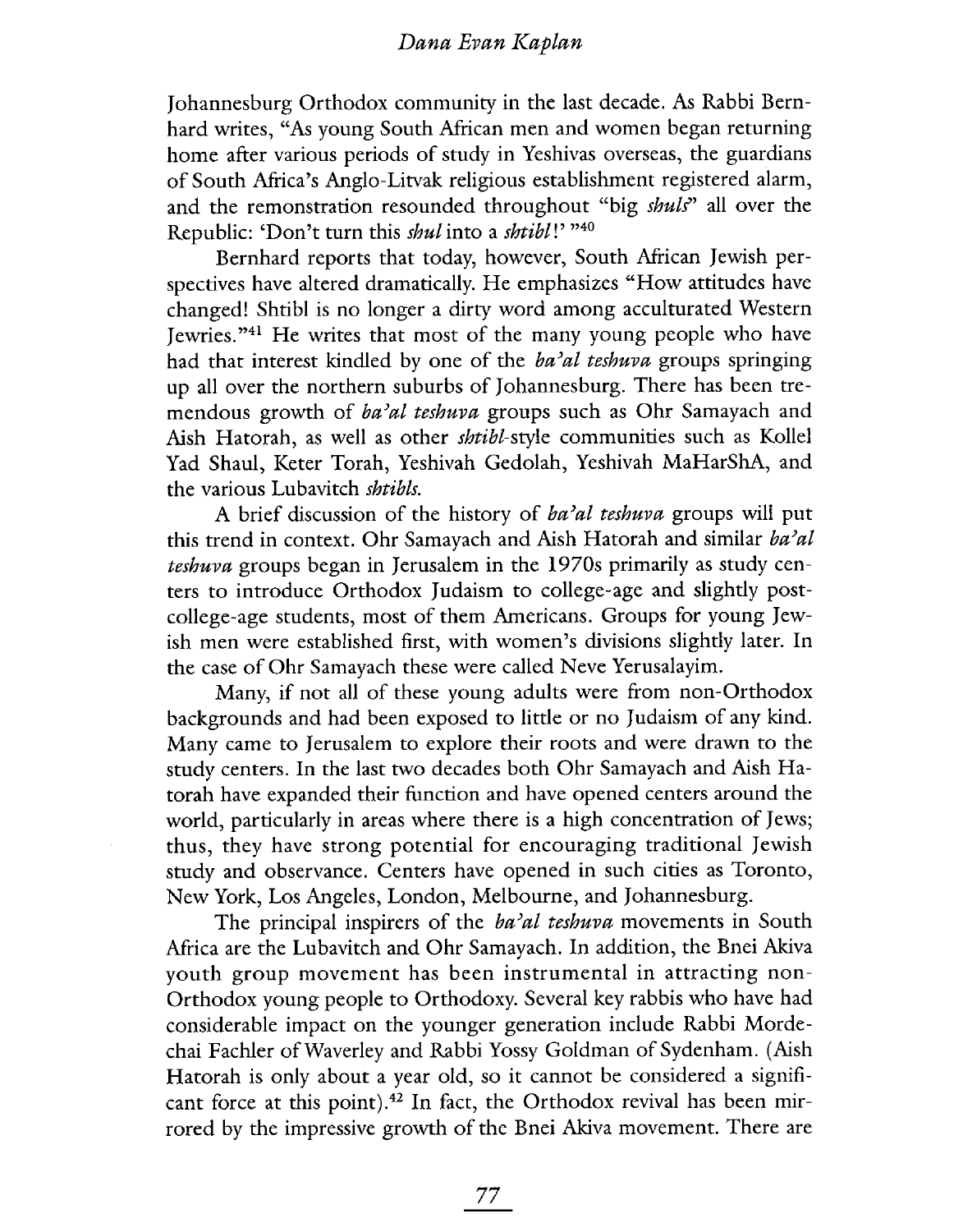now five Bnei Akiva minyanim in Johannesburg, and late in 1998 a Bnei Akiva kolel will be opening. Bnei Akiva today is easily the largest and most active of the Jewish youth movements, having overtaken its traditional rivals, Habonim and Betar, some time ago.<sup>43</sup>

These ba'al teshuva organizations have tremendous potential in South Africa. On the one hand, the community is already strongly sympathetic to Orthodoxy; on the other, most children have been raised in homes where there was more sympathy for Orthodoxy than knowledge of it. Thus, many of these young adults are candidates for a more intensified version of Orthodox Jewish belief and practice.

Furthermore, South African parents typically encourage and are proud of their children's greater involvement in and allegiance to Orthodoxy. This is in distinct contrast to the United States, where, for many nominally Jewish parents, their children's trend toward Orthodoxy can be traumatic because the parents feel their beliefs and lifestyle are being repudiated. This is not the case is South Mrica. Even those South African parents who practice virtually none of Jewish law nonetheless generally accept the legitimacy and authenticity of Orthodox belief and practice. This makes them much more wiling to accept their children's decision to embrace Orthodoxy. This is the type of Orthodox community that is attracting the young South African adult, to a degree comparable only to the religious "scene" in Jerusalem or the Upper West Side of New York City.

But whereas Jerusalem and Manhattan Orthodoxy draw from all over America and beyond, Johannesburg *shtibl* life draws almost exclusively from the Johannesburg Jewish community, and therefore its impact is felt to a far greater degree. As Bernhard writes: "By this stage, every family has been touched by the resurgence of Yidishkayt in South Africa. Everybody knows somebody who is  $f\nu m$ —at university, or in their immediate or extended family. Just about everybody who is anybody attends shiurim, lectures or discussion groups. It has become quite fashionable to be  $frum.^{n_{44}}$ 

Jocelyn Hellg, Professor of Religious Studies at the University of the Witwatersrand, Johannesburg, has categorized South Mrican Judaism as "an expression of Conservative Traditionalism. "45 She writes, ". . . Judaism in South Mrica conveys a picture of a community of diaspora-Jews very diffcrcnt in csscncc from any other, its characteristic feature being its conservative traditionalism. "46

Writing in 1986, she states, "The past ten to fifteen years have witnessed a remarkable revival of Jewish religious life, which is particularly apparent in Johannesburg, while certain of its suburbs have proved to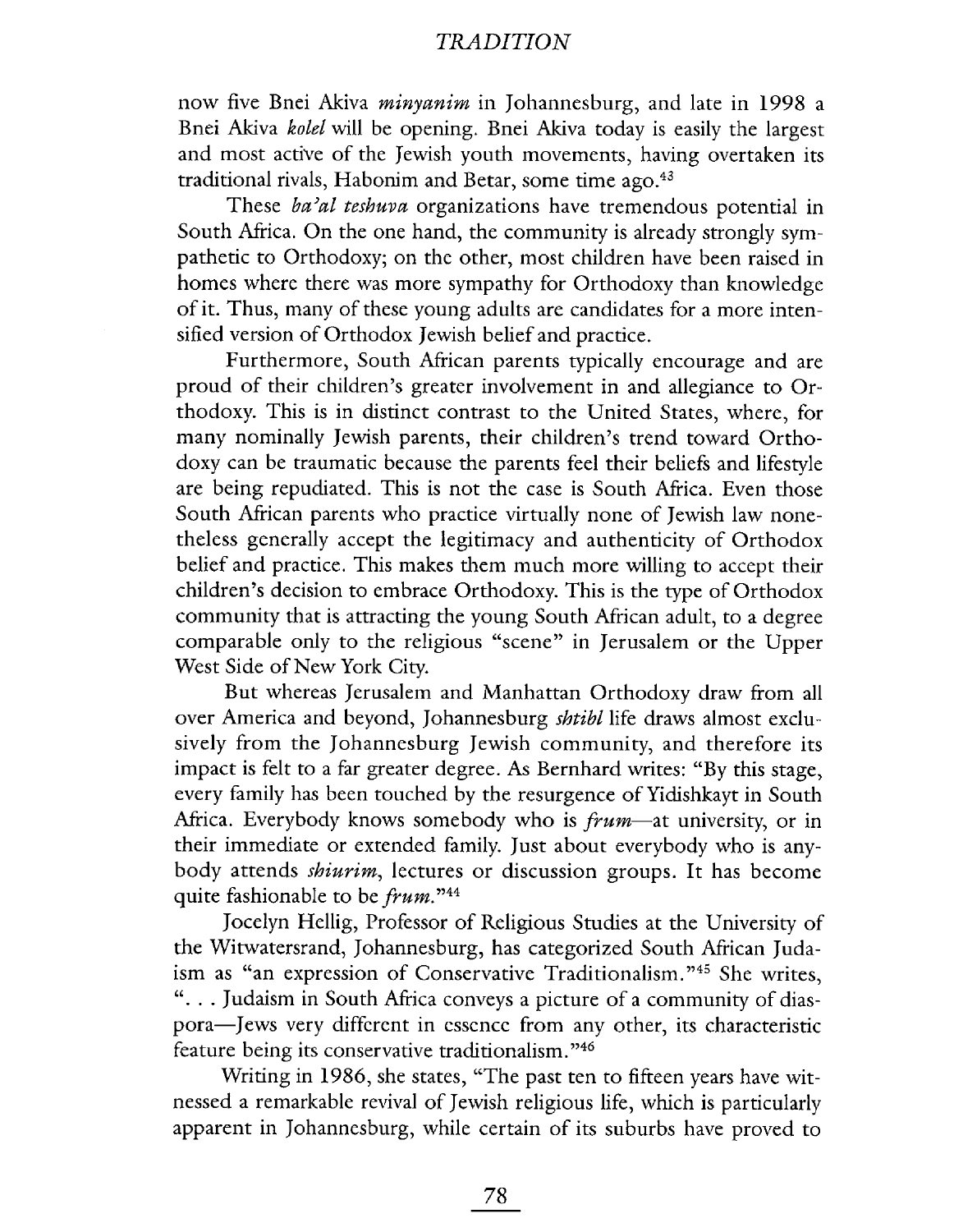be amazingly fertile ground for the proliferation of splinter groups of Orthodoxy."<sup>47</sup> If Hellig saw "a lively Renaissance" of Orthodox religious life taking place in the 1980s, this flowering is far more developed today.

Hellig further remarks that a significant indication of the tremendous religious vitality of Orthodoxy can be observed in the emergence of strong and growing ultra-Orthodox groups such as the Kollel and Lubavitch as well as informal "house synagogues," or shtiblakh. These tend to develop under the leadership of individual learned and often "charismatic" rabbis who gather groups of dedicated Jews under their helms.48

One technique that has helped foster interest in Judaism is inviting overseas visitors to speak in South Mrica for one or two weeks. Sponsored by the Union of Orthodox Synagogues, Ohr Samayach, and/or other Jewish communal organizations, such speakers have been successful at helping build loyalty to the sponsoring organizations. Frequently affluent donors can be found to subsidize much or even all of the cost of these study tours; other times admission charges help defray the costs.

Another contributing factor to the Orthodox religious revival has been the influence of American individuals and organizations. Many of the local Orthodox rabbis are American born and were trained at American-sponsored ba'al teshuva yeshivot such as Aish Hatorah, Ohr Samayach, or Lubavitch. Hellig remarks that "much of the religious revival in recent years can be attributed to the American influence. This is certainly the case with Lubavitch. It could be reasoned that a great deal (but certainly not all) of the recent ultra-Orthodox fervor is an American import and that, in essence, South Afican Jews are a conservative and extremely traditional group. "49

#### THE ROLE OF CHIEF RABBI CYRIL HARRIS

Although the *bet din* has the final say on ritual issues, Chief Rabbi Cyril Harris has considerable influence on religious practices. Until about two decades ago, there were separate organizations, with separate Chief Rabbis, for Johannesburg and Cape Town. Under Chief Rabbi Cyril Harris and the current bet din these two structures were unified. In 1986 the two structures were combined into a national organization under Rabbi Harris' predecessor, Rabbi B.M. Casper, just before his retirement. This has allowed Orthodox Judaism in South Mrica to oper-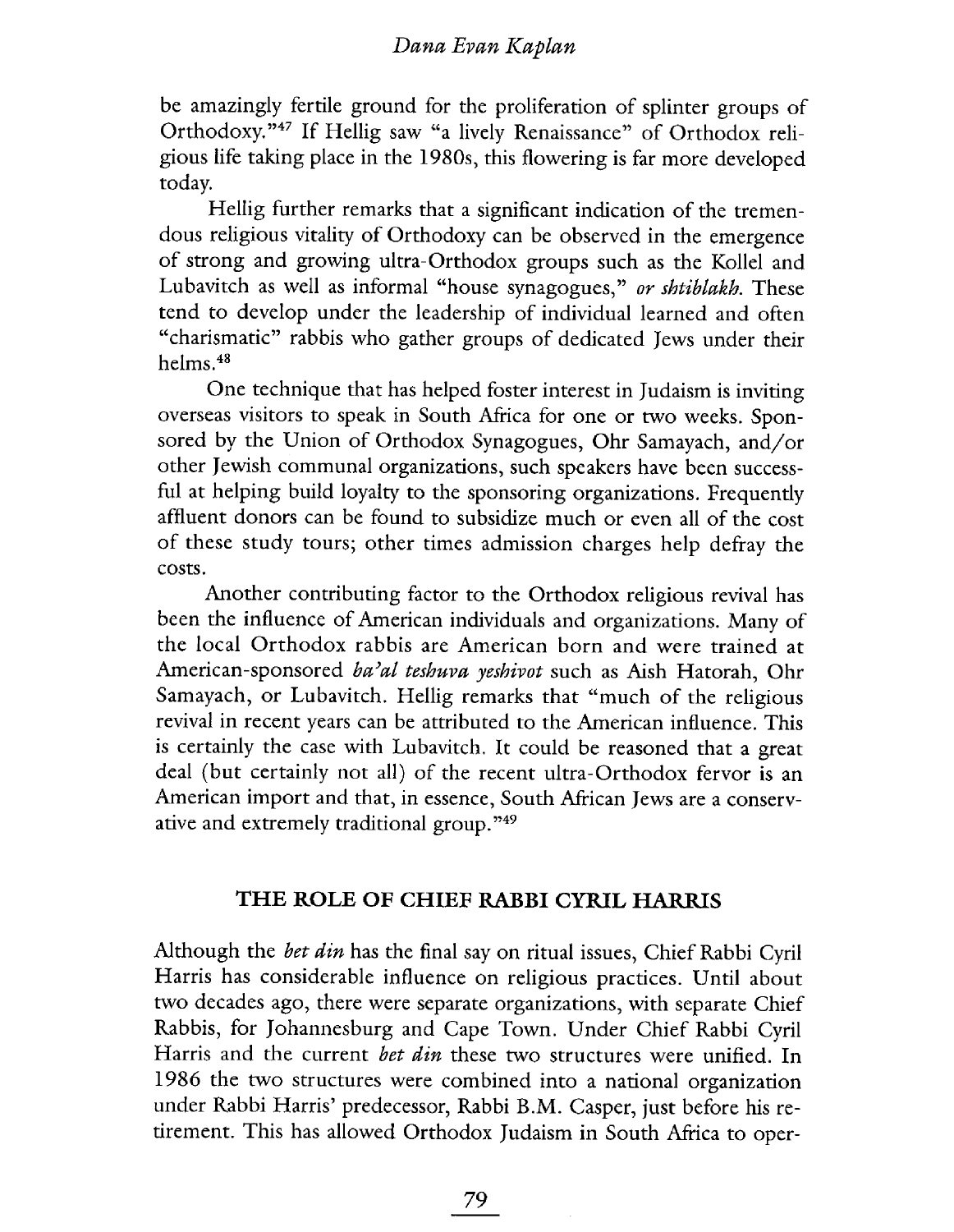ate as an integral unit in its policies throughout the country and the Jewish community.

More recently, in response to the growth of the ba'al teshuva movement, Harris has taken a public role in trying to preserve tradition while at the same time showing sensitivity to the changing nature of society in the new South Africa. Immediately after the end of Apartheid he pushed the entire community to get involved in the country's nowdefunct Reconstruction and Development Program (RDP). More recently he was one of the founders of a Jewish project called Tikkun to help the underprivileged. Tikkun is an attempt to facilitate Jewish organizational efforts for the promotion of social welfare projects consistent with the spirit of the RDP, including education, social relief, welfare services, agriculture, business, and economic development.

In addition, Rabbi Harris has taken a strong position on the moral issues of South Mrica: "Our Jewish community is blessed with abundant talent and, in the current situation, it is vital that we play a vital role. We must do this, not because of any dividends that may be accepted by our community, not in order to avoid anti-Semitism, but quite simply because it is the right thing for us to do."<sup>50</sup>

Rabbi Harris has also represented the Jewish community at controversial national occasions. For example, he spoke at the funerals of Chris Hani, the head of the South Mrican Communist Party, who was assassinated shortly before the 1994 election, and Joe Slovo, also a Communist Party leader and first Minister of Housing. Slovo's funeral in particular was controversial because Slovo had been born a Jew in Lithuania and had declared himself an atheist, and he did not have a Jewish funeral. Harris nevertheless gave a glowing eulogy. Despite a number of attacks, Rabbi Harris has continued to push the Jewish community to get more involved in the surrounding society.

Harris himself adds that it is widely but erroneously perceived, primarily because of the press reports, that at Joe Slovo's funeral he said that "Slovo had been a more religious Jew than observant Jews who actively or even passively supported Apartheid were." Harris clarifies that the event he spoke at was a memorial meeting, not the funeral, because the latter was in a non-Jewish cemetery. Furthermore, he says his exact words were, "Let not those religious people who wrongly or passively acquiesce with the inequalities of yesteryear, let them not dare to condemn Joe Slovo, a humanist socialist who fought all his life for basic decency, to reinstate the dignity to which all human beings are entitled." Harris adds, "I actually had in mind when I said 'religious people' members of the Dutch Reformed Church and its allies, but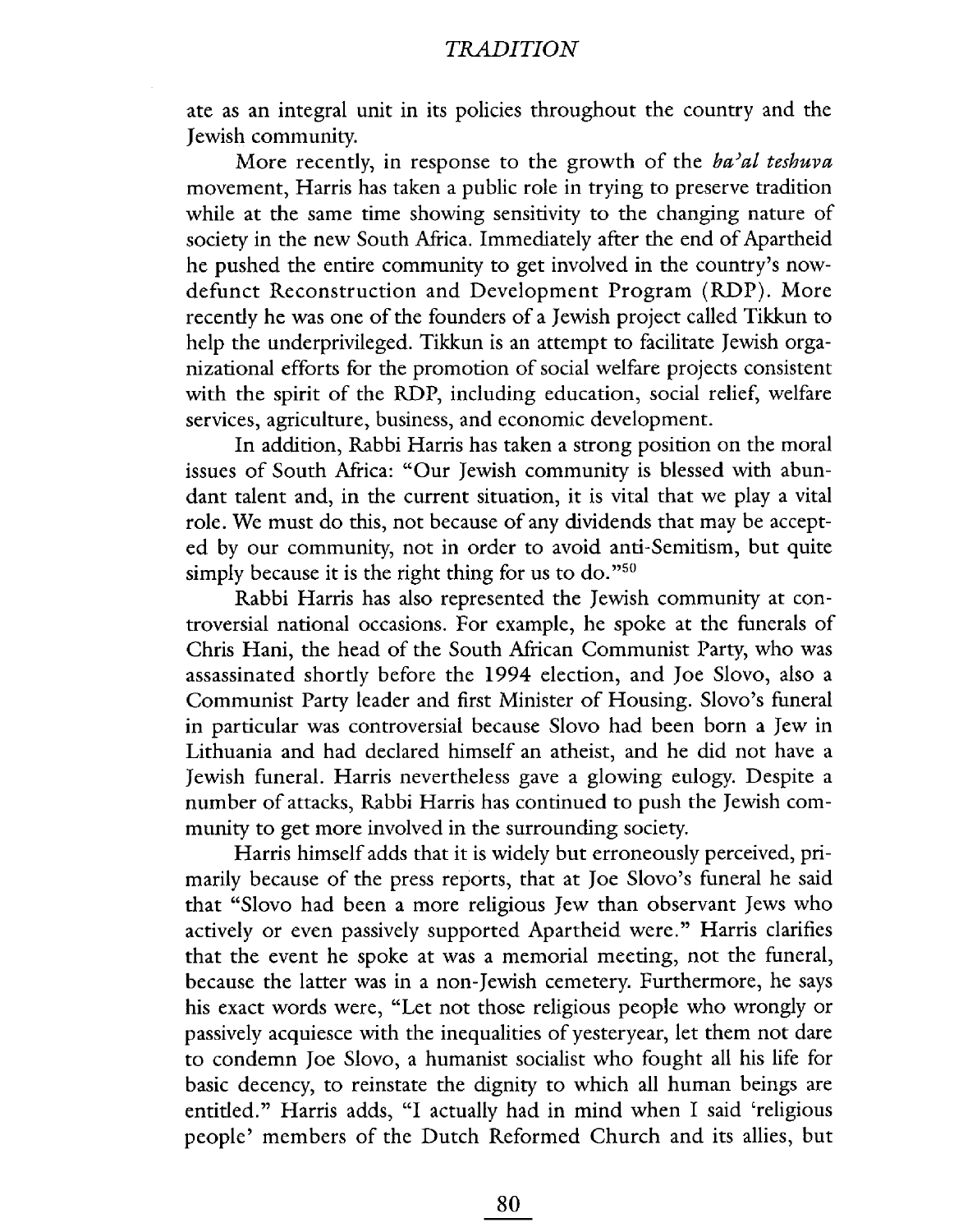many-including Slovo's daughters-interpreted my words as referring to the Jewish community. Immediately after the proceedings Archbishop Desmond Tutu gave me a hug, as he understood my words correctly."51

## CHANGES IN THE RABBINATE

The current resurgence of Orthodox vitality in South Mrica can best be understood in the context of late twentieth-century Orthodoxy in that country. Orthodoxy in South Mrica was slowly transformed during the 1960s and 1970s, when South Mrica began to bring in a different type of rabbi and educator than had previously been the case. Until that time, the typical rabbi had been either a British-style trained minister or an American-style pulpit rabbi. These were professionals, individuals who combined a commitment to Orthodoxy with a moderation born out of an awareness of the realities of long-term congregational politics.

The British-style minister was a ritual functionary, someone hired by a board that retained control of all aspects of policy. This minister had ritual responsibilties such as conducting life cycle events, overseeing the proper conduct of services, interpreting holidays and giving sermonsbut sermons narrowly focused on exposition of text. Broader interpretations were the province of the board. In comparison, the Americanstyle pulpit rabbi had more responsibility for religious policy determination, such as the proper conduct of religious activities and observation of halakha. Although not a halakhic theorist, such a rabbi would provide basic halakhic instruction. Because this gave the rabbi a greater breadth of responsibility, the American-style model put more stress on secular as well as Jewish studies. Such an individual needed the broader perspective that would come with greater education and training.

In the 1960s and 1970s South Afican congregations experienced increasing difficulty in attracting such professionals, a direct result of the increasing ethical stigma associated with working under Apartheid. Serving in South Africa during the Apartheid years put rabbis in direct conflict with their religious duty to social justice, since it was difficult for them to make any significant changes. Potential candidates for South Mrican rabbinical positions declined invitations to serve for fear of being implicit collaborators in a system that was blatantly racist and highly repressive to most people.

As a result, South Mrican Jewish communities turned to Israeli Yeshiva-trained rabbis and educators. Rather than having been trained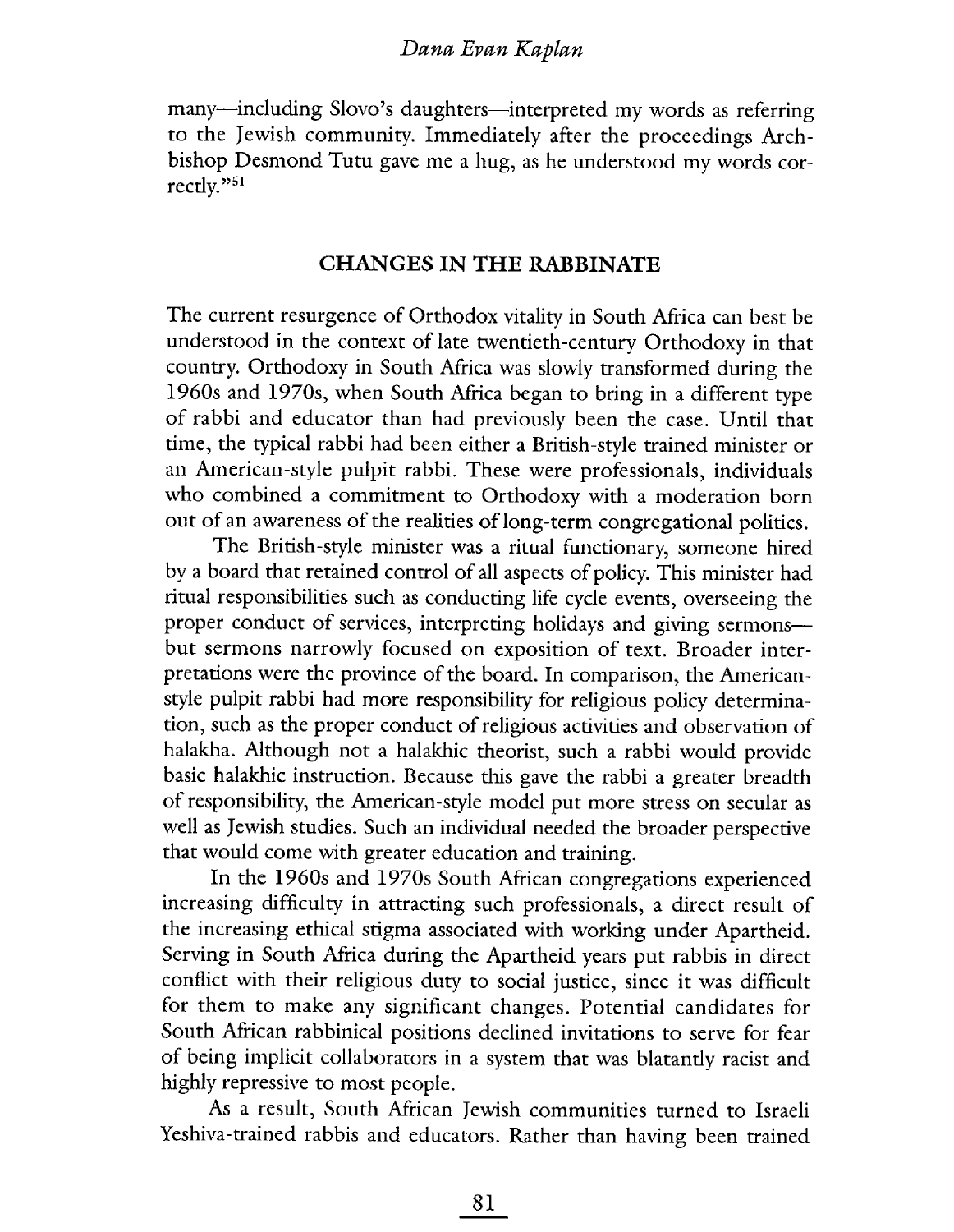in professional rabbinic programs, these men were essentially yeshiva bahurim, either of the Bnei Akiva Religious Zionist variety or the ultra-Orthodox type. Either way, they were much more ideological and far more religiously extreme. They were also far less likely to be restrained by career interests, since most planned to return to Israel after three to five years on shelihut.

Today there is a new trend that is gaining momentum. An increasing number of South Mrican rabbis have been trained in part or in full in South Africa, with little study in IsraeL. This, according to Chief Rabbi Harris, gives them "greater ability to relate to their communities. "52

### TRENDS IN EDUCATION

Another major factor to consider in understanding Orthodoxy in South Africa today is the Orthodox educational system. One of their greatest strengths is the almost universal attendance of Jewish children at Orthodox day schools, the only type of Jewish school in the country. The day school system began with the establishment of the King David School in Johannesburg in 1948; at its zenith in the late 1960s there were seventeen separate day schools.<sup>53</sup> From 1948 to 1994 it became increasingly common for Jewish parents to send their children to day school, but by the late 1970s, and certainly the 1980s, it was the rule rather than the exception. As Jews began to emigrate in increasing numbers after 1976, many of the government schools, which once boasted considerable Jewish numbers, began to lose their Jewish students. This, in turn, increased the feeling by Jewish parents that their children would feel more comfortable in a Jewish day schooL.

Today the growth of day school in terms of numbers has stopped, but the proportion of Jewish children attending day schools continues to rise. Currently at least 85 percent of all Jewish children attend an Orthodox day schooL. The largest campuses are the King David School in Johannesburg and Herzlia in Cape Town, both of which have several branches. Some believe that today there is almost universal attendance by Jewish children at Orthodox day schools, although this is probably an exaggeration. David Saks, of the South African Jewish Board of Deputies, estimates that the current ratio of students at Jewish day schools as opposed to government schools is three to one. This includes the various private Jewish colleges, such as Crawford, which have sprung up in the last two decades.<sup>54</sup>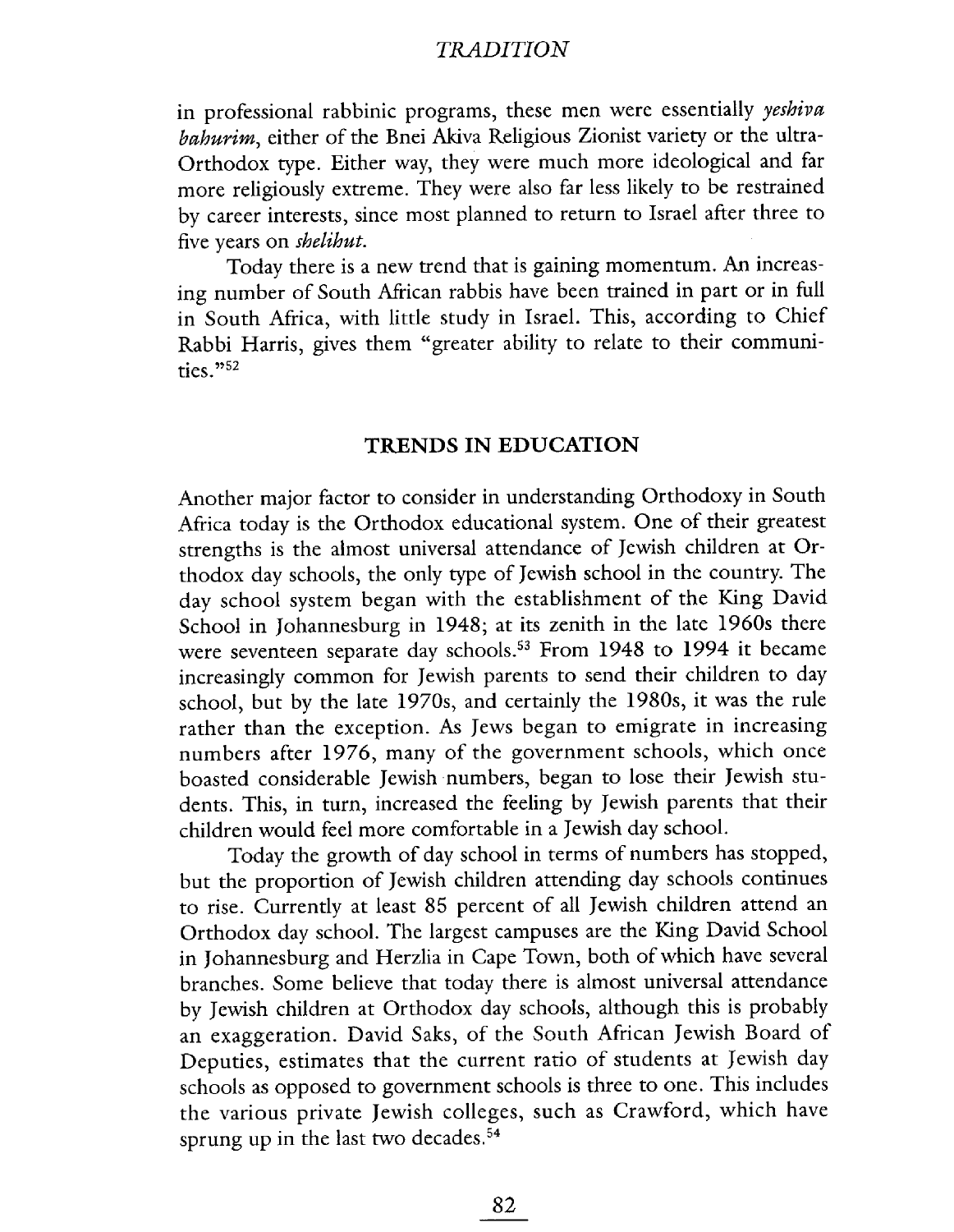These schools present a tremendous opportunity to teach children about Orthodox Judaism. Until recently, however, that opportunity was not taken advantage of fully because the schools were attempting to compromise between the two strains in South African Jewish life: Lithuanian Orthodoxy and Jewish nationalistic identity. Chief Rabbi Harris agrees that while not all teachers at the schools are Orthodox, the ethos being taught is national/traditional, and non-Orthodox forms of Judaism are essentially ignored. He points out, however, that there is a tremendous difference between a more right-wing Orthodox school, such as Yeshiva College or Torah Academy in Johannesburg, and the King David schools, which still maintain a national-traditional orientation.55 Yeshiva College, founded in Johannesburg in 1957, was founded as the flagship school of modern/centrist Orthodoxy. The school's term for itself was National Religious Zionist. The King David and Herzlia systems call themselves "broadly national/traditional," an important distinction. Over the years there were various interpretations of what it meant to be broadly national/traditional, which led to fierce clashes between secular and religious elements in these day schools. In the last number of years the more Orthodox religious adherents have gained influence. 56

Over the past decade and a half the national/traditional orientation has changed as Orthodoxy has become more assertive and Jewish national identity has faded, a trend that has been present not just in South Africa but around the world. As a result, the day schools, which previously balanced religious traditionalism and national identity, have moved to increase the religious content of their formal and informal curricula. One unintended consequence of this trend is a catastrophic impact on attendance at Hebrew Schools, as most parents who send their children to a day school do not see the need to also send them to an afternoon Hebrew School two or three days a week.

The type of teacher in the day schools changed in the 1960s and 1970s as well, similar to the changes in the rabbinate. During this period more Israeli Orthodox-trained teachers were being brought in to teach Judaic studies. This increase paralleled a greater concern for halakhic observance in the schools, in particular the King David Schools in Johannesburg in the 1980s and the Herzlia Schools in the 1990s. These schools, founded on a vague platform of National Religious Zionism, began to take their educational role as propagators of Orthodox observance much more seriously.

As Rabbi Norman Bernhard reported, "With the large-scale recruitment of strictly Orthodox, Yeshiva-trained rabonim and educational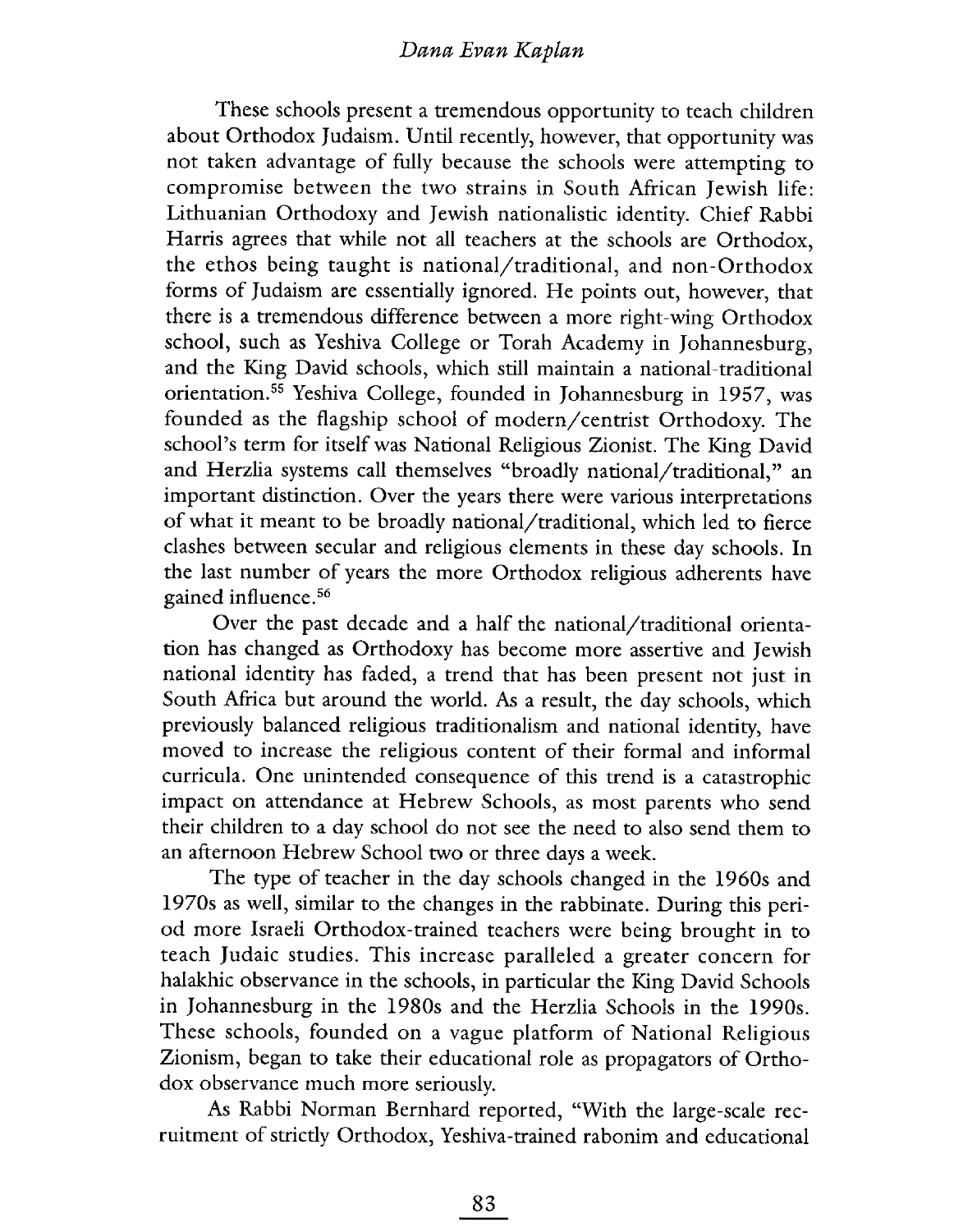personnel from overseas in the 1960s and 1970s, the modern Torah revolution and Ba'al Teshuvah Movement spread to South Africa."57

## THE END OF THE "BIG SHUL" ERA?

To strengthen dwindling resources, many Jewish communal leaders have tried to urge the consolidation of various institutions, including synagogues. Nevertheless, the leaderships of declining synagogues are not usually eager to consolidate, having developed strong emotional attachments to their shul. For example, in Cape Town the city bowl, or center city area, had three synagogues that had thrived until about twenty years ago. Many Jews in the area have moved away, particularly to Sea Point, which looks and feels a great deal like Miami Beach. Others have emigrated or moved to the southern suburbs of Cape Town.

Until recent years religious life in South Africa was organized around large, Orthodox synagogues, in a social structure based upon that of British Jewry. Even though eighty-five percent of all South Afican Jews immigrated from Lithuania, beginning at the end of the 19th century, the new arrivals were attracted to these large and prestigious British-style synagogues. As Bernhard writes, "For the new immigrants from der heym, joining such a 'Big Shul' was a proud step into New World sophistication and social acceptance. "58

Consequently, the proliferation of shtiblakh is the most important religious change in Johannesburg over the past two decades. In many cases, although not all, a group of younger and more religiously intense congregants in a "big shul" request permission to set up a "youth minyan," and this leads to a separate group.

Most of the Orthodox rabbis now serving are strictly yeshiva trained and have little advanced secular education. Of the older-style, modern Orthodox rabbis, American Rabbi Jack Steinhorn of Cape Town is the most high profile of the half-dozen centrist Orthodox rabbis in the country. Rabbi Norman Bernhard of the Oxford Synagogue in Johannesburg offers an interesting contrast; he came to South Mrica from the United States with ordination from Yeshiva University but became an adherent of Lubavitch *hasidut*. Bernhard therefore has both a great deal of secular education-and the intellectual openness that such education brings-as well as a commitment to ultra-Orthodox Judaism. These exceptions aside, most of the rabbis serving Orthodox congregations today have a traditional conception of Judaism that does